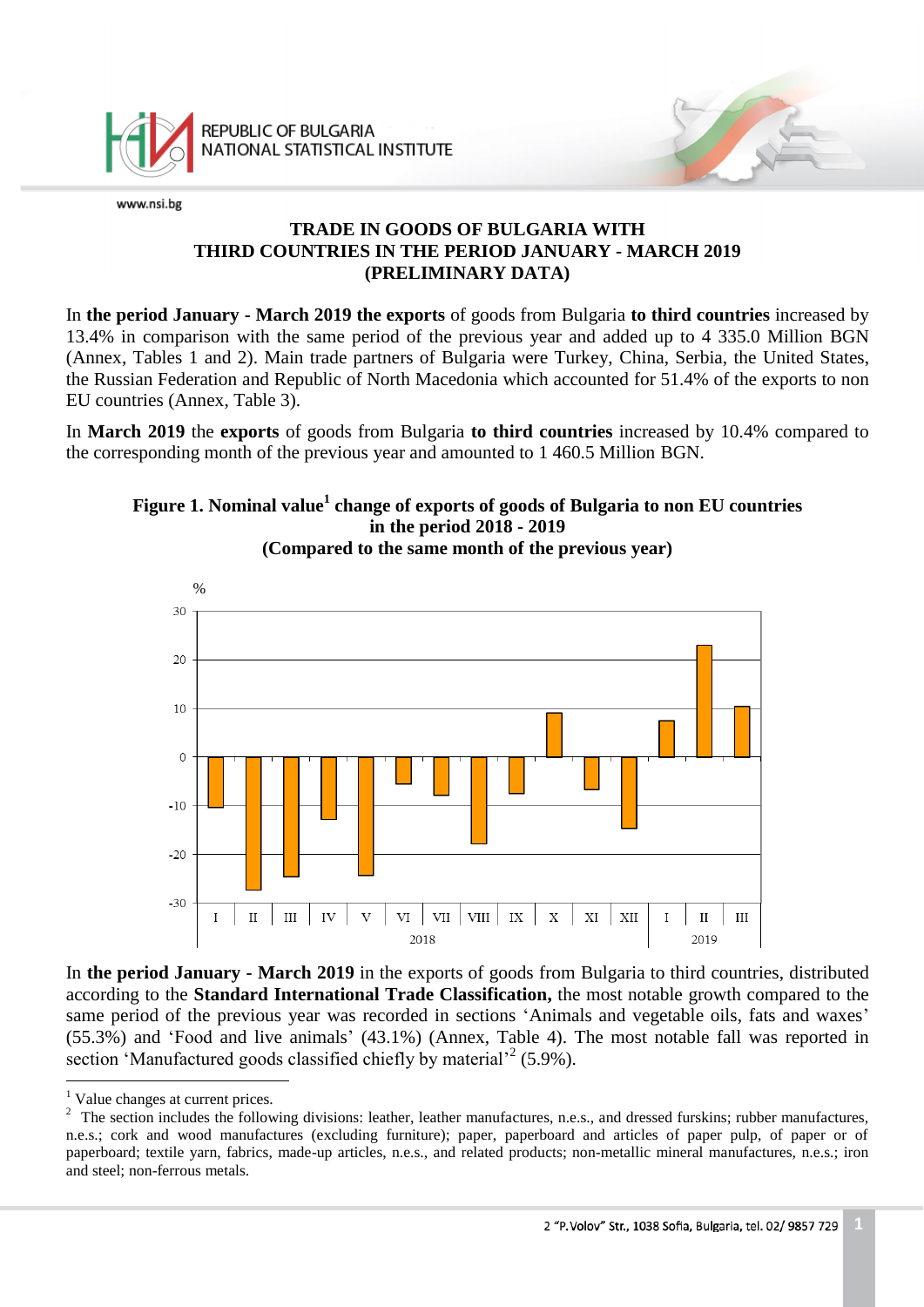

**Imports** of goods to Bulgaria **from third countries** in **the period January - March 2019** increased by 11.2% in comparison with same period of 2018 and added up to 5 506.6 Million BGN (at CIF prices) (Annex, Tables 1 and 2). The largest amounts were reported for the goods imported from the Russian Federation, Turkey, China and Serbia (Annex, Table 3).

In **March 2019** the imports of goods to Bulgaria from third countries increased by 8.6% compared to the corresponding month of the previous year and amounted to 1 596.7 Million BGN.



**Figure 2. Nominal value<sup>1</sup> change of imports of goods of Bulgaria from non EU countries in the period 2018 - 2019**

In **the period January - March 2019** in the imports of goods to Bulgaria from third countries distributed according to the **Standard International Trade Classification** the largest growths compared to the same period of the previous year were recorded in the section 'Beverages and tobacco' (53.4%), 'Food and live animals' (25.7%) and 'Mineral fuel, lubricants and related materials' (25.7%) (Annex, Table 4). The most notable fall was observed in sector 'Animals and vegetable oils, fats and waxes' (17.5%).

**The foreign trade balance** of Bulgaria (export FOB - import CIF) **with third countries** in the period January - March 2019 was negative and added up to 1 171.6 Million BGN (Annex, Table 1). The trade balance at FOB/FOB prices (after elimination of transport and insurance costs on imports) was also negative and amounted to 687.9 Million BGN.

a<br>B

<sup>&</sup>lt;sup>1</sup> Value changes at current prices.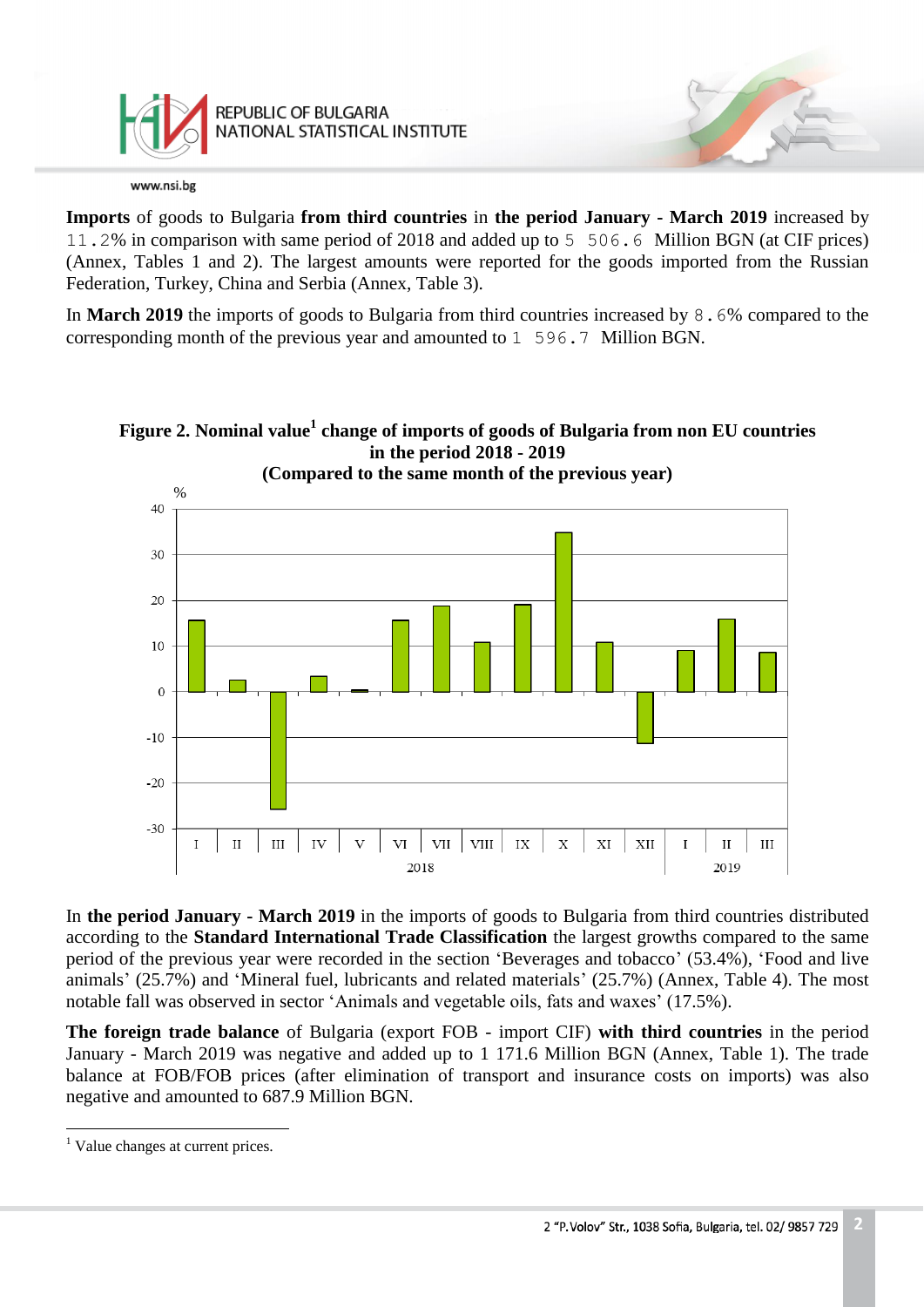

In **March 2019** the foreign trade balance of Bulgaria **(export FOB - import CIF)** with third countries was negative and amounted to 136.2 Million BGN.

# **Trade in goods of Bulgaria with third countries and EU - total**

In **the period January - March 2019** the total value of **all the goods exported** from Bulgaria amounted to 13 942.1 Million BGN which is 8.9% more than the same period of the previous year (Annex, Tables 1 and 2).

In **March 2019** the total exports of goods added up to 4 733.3 Million BGN and increased by 5.0% compared to the corresponding month of the previous year.

# **Figure 3. Nominal value<sup>1</sup> change of exports of goods of Bulgaria in the period 2018 - 2019 (Compared to the same month of the previous year)**



The total value of **all the goods imported** in the country in **the period January - March 2019** amounted to 15 253.2 Million BGN (at CIF prices), or by 3.5% more than the same period of 2018 (Annex, Tables 1 and 2).

In **March 2019** the total imports of goods decreased by 0.1% compared to the same month of the previous year and added up to 5 113.4 Million BGN.

a<br>B

<sup>&</sup>lt;sup>1</sup> Value changes at current prices.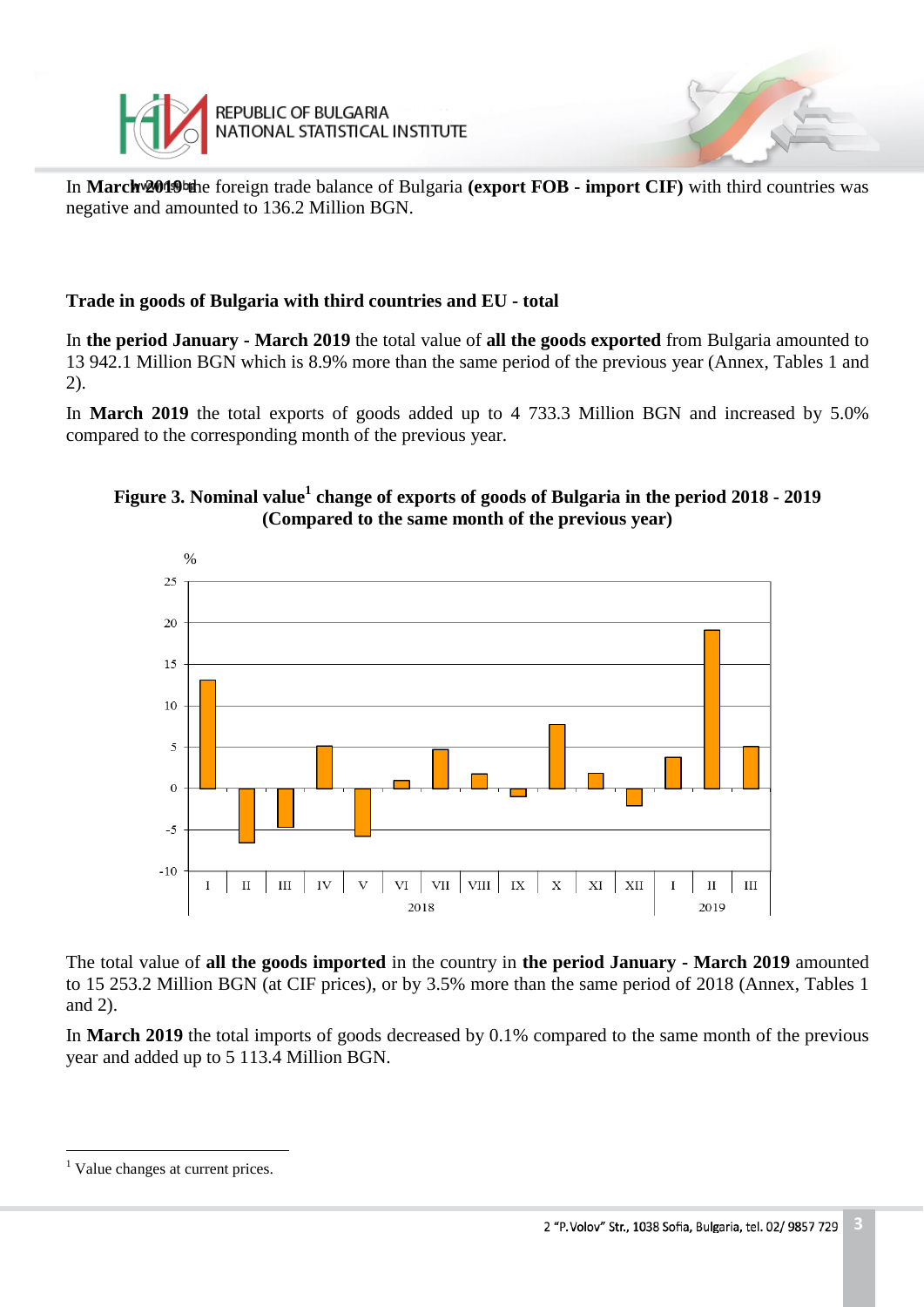





The **total foreign trade balance** (exports FOB - import CIF) was negative in **the period January - March 2019** and amounted to 1 311.1 Million BGN (Annex, Tables 1 and 2). At FOB/FOB prices (after elimination of transport and insurance costs on imports) in the period January - March 2019 the total foreign trade balance was also negative and added up to 264.6 Million BGN.

In **March 2019** the total foreign trade balance (exports FOB - import CIF) was negative and added up to 380.1 Million BGN. The trade balance at FOB/FOB prices was also negative and amounted to 61.4 Million BGN.

<sup>1</sup> Value changes at current prices.

L,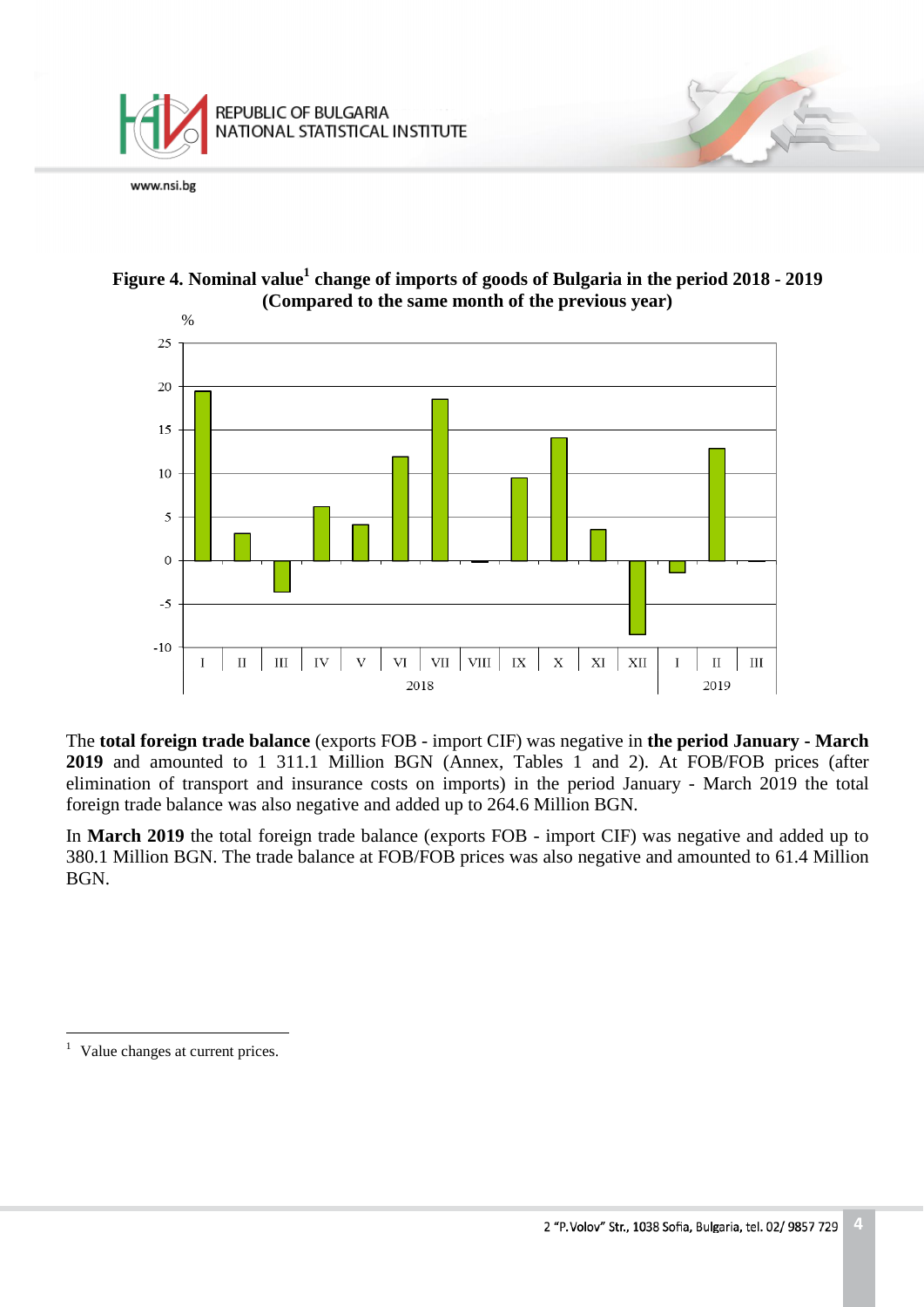

**Annex**

#### **Table 1**

#### (Million BGN) **Months/Periods Exports - FOB Imports - CIF Imports - FOB<sup>2</sup> Trade balance - FOB/CIF Trade balance - FOB/FOB<sup>2</sup> Total EU Non EU Total EU Non EU Total EU Non EU Total EU Non EU Total EU Non EU**  I.2018 4393.5 3096.8 1296.7 5057.1 3228.7 1828.4 4678.8 3011.6 1667.2 -663.6 -131.9 -531.7 -285.3 85.2 -370.5 II.2018 3904.4 2700.7 1203.7 4568.0 2914.7 1653.3 4256.2 2742.3 1513.9 -663.6 -214.0 -449.6 -351.8 -41.6 -310.2 III.2018 4505.9 3183.0 1322.9 5117.9 3647.6 1470.3 4759.0 3407.5 1351.5 -612.0 -464.6 -147.4 -253.1 -224.5 -28.6 I - III.2018 | 12803.8 | 8980.5 | 3823.3 | 14743.0 | 9791.0 | 4952.0 | 13694.0 | 9161.4 | 4532.6 | -1939.2 | -810.5 | -1128.7 | -890.2 | -180.9 | -709.3 I.2019 4558.8 3164.6 1394.2 4984.9 2990.6 1994.3 4623.4 2807.7 1815.7 -426.1 174.0 -600.1 -64.6 356.9 -421.5 II.2019 4650.0 3169.7 1480.3 5154.9 3239.3 1915.6 4788.6 3035.2 1753.4 -504.9 -69.6 -435.3 -138.6 134.5 -273.1 III.2019 4733.3 3272.8 1460.5 5113.4 3516.7 1596.7 4794.7 3340.9 1453.8 -380.1 -243.9 -136.2 -61.4 -68.1 6.7 I - III.2019 | 13942.1 | 9607.1 | 4335.0 | 15253.2 | 9746.6 | 5506.6 | 14206.7 | 9183.8 | 5022.9 | -1311.1 | -139.5 | -1171.6 | -264.6 | 423.3 | -687.9

# **Exports, imports and trade balance of Bulgaria in the period January - March 2018<sup>1</sup>and 2019<sup>1</sup> by months**

 $<sup>1</sup>$  Data are preliminary as of 13-th May 2019.</sup>

<sup>2</sup> By data of BNB for the transport costs.

#### **Table 2**

### **Value changes of exports and imports of Bulgaria in the period January - March 2019<sup>1</sup> compared to the same period of the previous year**

|                       |                      |      |        |        |                      |               |                      |        | (Per cent) |
|-----------------------|----------------------|------|--------|--------|----------------------|---------------|----------------------|--------|------------|
| <b>Months/Periods</b> | <b>Exports - FOB</b> |      |        |        | <b>Imports - CIF</b> |               | <b>Imports - FOB</b> |        |            |
|                       | <b>Total</b>         | EU   | Non EU | Total  | EU                   | <b>Non EU</b> | <b>Total</b>         | EU     | Non EU     |
|                       | 3.8                  | 2.2  | 7.5    | $-1.4$ | $-7.4$               | 9.1           | $-1.2$               | $-6.8$ | 8.9        |
|                       | 19.1                 | 17.4 | 23.0   | 12.8   | 11.1                 | 15.9          | 12.5                 | 10.7   | 15.8       |
| Ш                     | 5.0                  | 2.8  | 10.4   | $-0.1$ | $-3.6$               | 8.6           | 0.8                  | $-2.0$ | 7.6        |
| $I - III$             | 8.9                  | 7.0  | 13.4   | 3.5    | $-0.5$               | 11.2          | 3.7                  | 0.2    | 10.8       |

 $1$  Data are preliminary as of 13-th May 2019.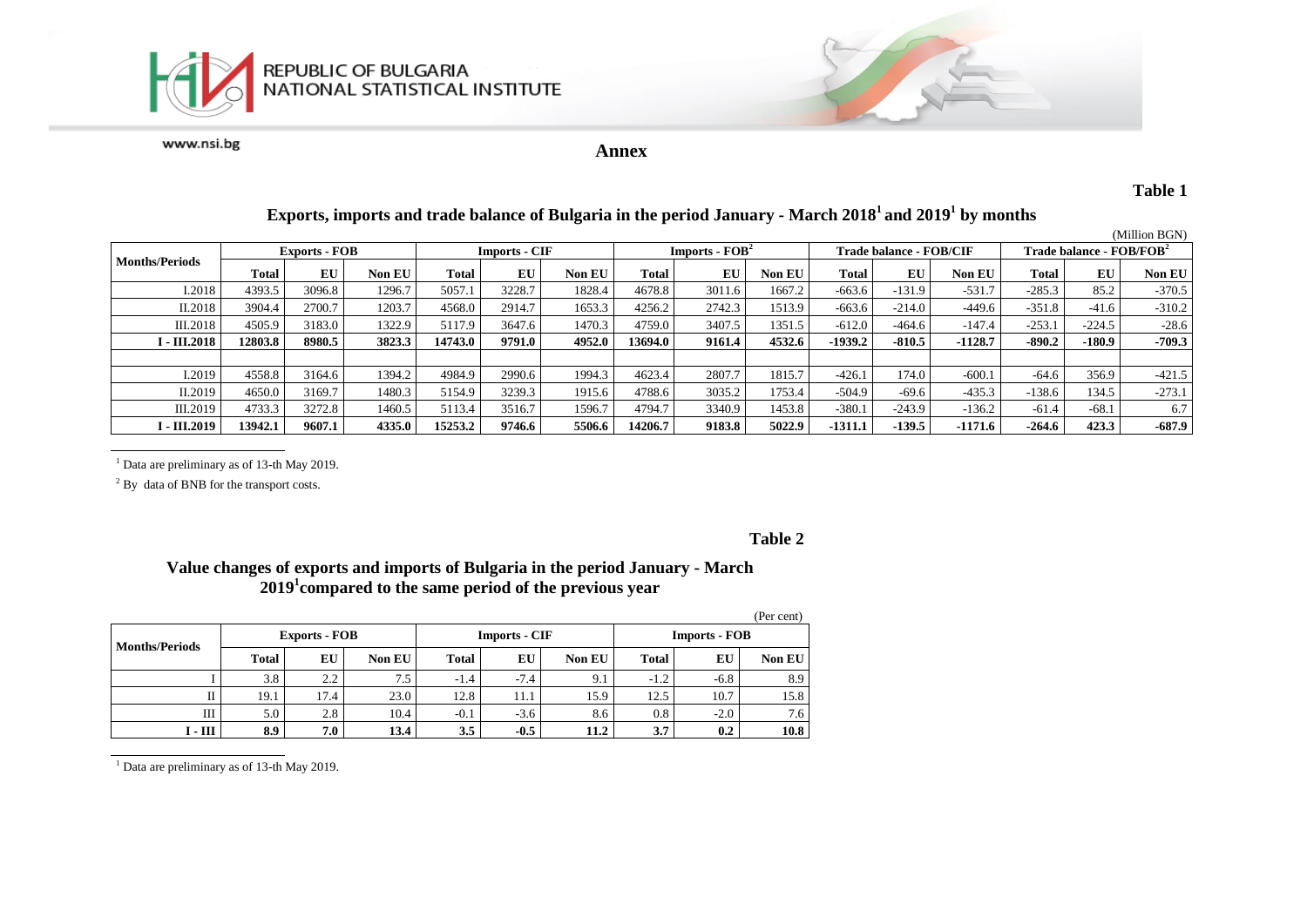

**Table 3**

### **Еxports, imports and trade balance of Bulgaria with main non EU partner countries<sup>1</sup>in the period January - March 2018<sup>2</sup>and 2019<sup>2</sup>**

|                                |                    | <b>Exports - FOB</b> |                                                              |                    | <b>Imports - CIF</b> | Trade balance -<br><b>FOB/CIF</b>                                                |           |           |
|--------------------------------|--------------------|----------------------|--------------------------------------------------------------|--------------------|----------------------|----------------------------------------------------------------------------------|-----------|-----------|
|                                | 2018               | 2019                 | <b>Change</b><br>compared                                    | 2018               | 2019                 | <b>Change</b><br>compared                                                        | 2018      | 2019      |
| Countries                      | <b>Million BGN</b> |                      | to the<br>same<br>period of<br>the<br>previous<br>year - $%$ | <b>Million BGN</b> |                      | to the<br>same<br>period of<br><b>Million BGN</b><br>the<br>previous<br>year - % |           |           |
| Third countries - total        | 3823.3             | 4335.0               | 13.4                                                         | 4952.0             | 5506.6               | 11.2                                                                             | $-1128.7$ | $-1171.6$ |
| of which:                      |                    |                      |                                                              |                    |                      |                                                                                  |           |           |
| Albania                        | 40.5               | 36.1                 | $-10.9$                                                      | 5.4                | 6.9                  | 27.8                                                                             | 35.1      | 29.2      |
| Bosnia and Herzegovina         | 30.9               | 29.3                 | $-5.2$                                                       | 8.2                | 10.2                 | 24.4                                                                             | 22.7      | 19.1      |
| <b>Brazil</b>                  | 8.5                | 24.4                 | 187.1                                                        | 19.0               | 13.8                 | $-27.4$                                                                          | $-10.5$   | 10.6      |
| Canada                         | 21.7               | 21.3                 | $-1.8$                                                       | 33.3               | 23.1                 | $-30.6$                                                                          | $-11.6$   | $-1.8$    |
| China                          | 333.0              | 414.0                | 24.3                                                         | 658.0              | 761.2                | 15.7                                                                             | $-325.0$  | $-347.2$  |
| Egypt                          | 94.8               | 189.7                | 100.1                                                        | 99.8               | 175.9                | 76.3                                                                             | $-5.0$    | 13.8      |
| Georgia                        | 65.7               | 81.3                 | 23.7                                                         | 211.9              | 153.8                | $-27.4$                                                                          | $-146.2$  | $-72.5$   |
| Gibraltar                      | 25.5               | 50.8                 | 99.2                                                         | 0.0                | 0.0                  | $\mathbf X$                                                                      | 25.5      | 50.8      |
| India                          | 41.5               | 43.1                 | 3.9                                                          | 85.5               | 88.3                 | 3.3                                                                              | $-44.0$   | $-45.2$   |
| Indonesia                      | 14.3               | 11.4                 | $-20.3$                                                      | 26.4               | 199.8                | 656.8                                                                            | $-12.1$   | $-188.4$  |
| Iran, Islamic Republic of      | 15.9               | 22.6                 | 42.1                                                         | 16.2               | 18.5                 | 14.2                                                                             | $-0.3$    | 4.1       |
| Israel                         | 31.4               | 68.7                 | 118.8                                                        | 25.4               | 22.4                 | $-11.8$                                                                          | 6.0       | 46.3      |
| Japan                          | 18.7               | 15.2                 | $-18.7$                                                      | 57.7               | 57.3                 | $-0.7$                                                                           | $-39.0$   | $-42.1$   |
| Kazakhstan                     | 12.8               | 18.4                 | 43.8                                                         | 3.2                | 1.1                  | $-65.6$                                                                          | 9.6       | 17.3      |
| Korea, Republic of             | 22.5               | 34.3                 | 52.4                                                         | 72.9               | 67.3                 | $-7.7$                                                                           | $-50.4$   | $-33.0$   |
| Libya                          | 19.5               | 34.7                 | 77.9                                                         | 4.0                |                      | $-100.0$                                                                         | 15.5      | 34.7      |
| Morocco                        | 41.2               | 44.2                 | 7.3                                                          | 37.6               | 32.2                 | $-14.4$                                                                          | 3.6       | 12.0      |
| Namibia                        | 54.0               | 64.2                 | 18.9                                                         | 0.0                | 0.0                  | $\mathbf X$                                                                      | 54.0      | 64.2      |
| Norway                         | 19.3               | 21.5                 | 11.4                                                         | 7.4                | 9.4                  | 27.0                                                                             | 11.9      | 12.1      |
| Peru                           | 6.1                | 2.9                  | $-52.5$                                                      | 26.5               | 4.1                  | $-84.5$                                                                          | $-20.4$   | $-1.2$    |
| Republic of North<br>Macedonia | 209.1              | 196.2                | $-6.2$                                                       | 153.5              | 108.9                | $-29.1$                                                                          | 55.6      | 87.3      |
| Russian Federation             | 193.6              | 206.7                | 6.8                                                          | 1072.5             | 1373.6               | 28.1                                                                             | $-878.9$  | $-1166.9$ |
| Serbia                         | 213.5              | 298.1                | 39.6                                                         | 293.0              | 261.1                | $-10.9$                                                                          | $-79.5$   | 37.0      |
| Singapore                      | 90.8               | 93.0                 | 2.4                                                          | 24.2               | 19.9                 | $-17.8$                                                                          | 66.6      | 73.1      |
| South Africa                   | 41.3               | 60.4                 | 46.2                                                         | 16.4               | 20.7                 | 26.2                                                                             | 24.9      | 39.7      |
| Switzerland                    | 77.0               | 79.6                 | 3.4                                                          | 104.2              | 113.4                | 8.8                                                                              | $-27.2$   | $-33.8$   |
| Syrian Arab Republic           | 13.4               | 6.9                  | $-48.5$                                                      | $0.3\,$            | $0.0\,$              |                                                                                  | 13.1      | 6.9       |
| Taiwan                         | 13.1               | 12.3                 | $-6.1$                                                       | 48.6               | 48.6                 | X<br>$0.0\,$                                                                     | $-35.5$   | $-36.3$   |
| Turkey                         | 942.4              | 854.9                | $-9.3$                                                       | 934.5              | 1084.1               | 16.0                                                                             | 7.9       | $-229.2$  |
| Ukraine                        | 68.9               | 125.8                | 82.6                                                         | 213.6              | 254.8                | 19.3                                                                             | $-144.7$  | $-129.0$  |
| <b>United Arab Emirates</b>    | 45.8               | 35.8                 | $-21.8$                                                      | 14.4               | 11.5                 | $-20.1$                                                                          | 31.4      | 24.3      |
| <b>United States</b>           | 200.3              | 258.4                | 29.0                                                         | 158.3              | 124.0                | $-21.7$                                                                          | 42.0      | 134.4     |
| Viet-Nam                       | 10.7               | 11.5                 | 7.5                                                          | 26.0               | 28.8                 | 10.8                                                                             | $-15.3$   | $-17.3$   |

<sup>1</sup> Partner country:

- In case of exports (or dispatches) is the country (or Member State) of final destination of the goods.

- In case of imports (or arrivals) is the country (or Member State) of consignment of the goods.

<sup>2</sup> Data are preliminary as of 13-th May 2019.

'x' - category not applicable.

'-' - no case.

'0' - figure less than half of the unit used.